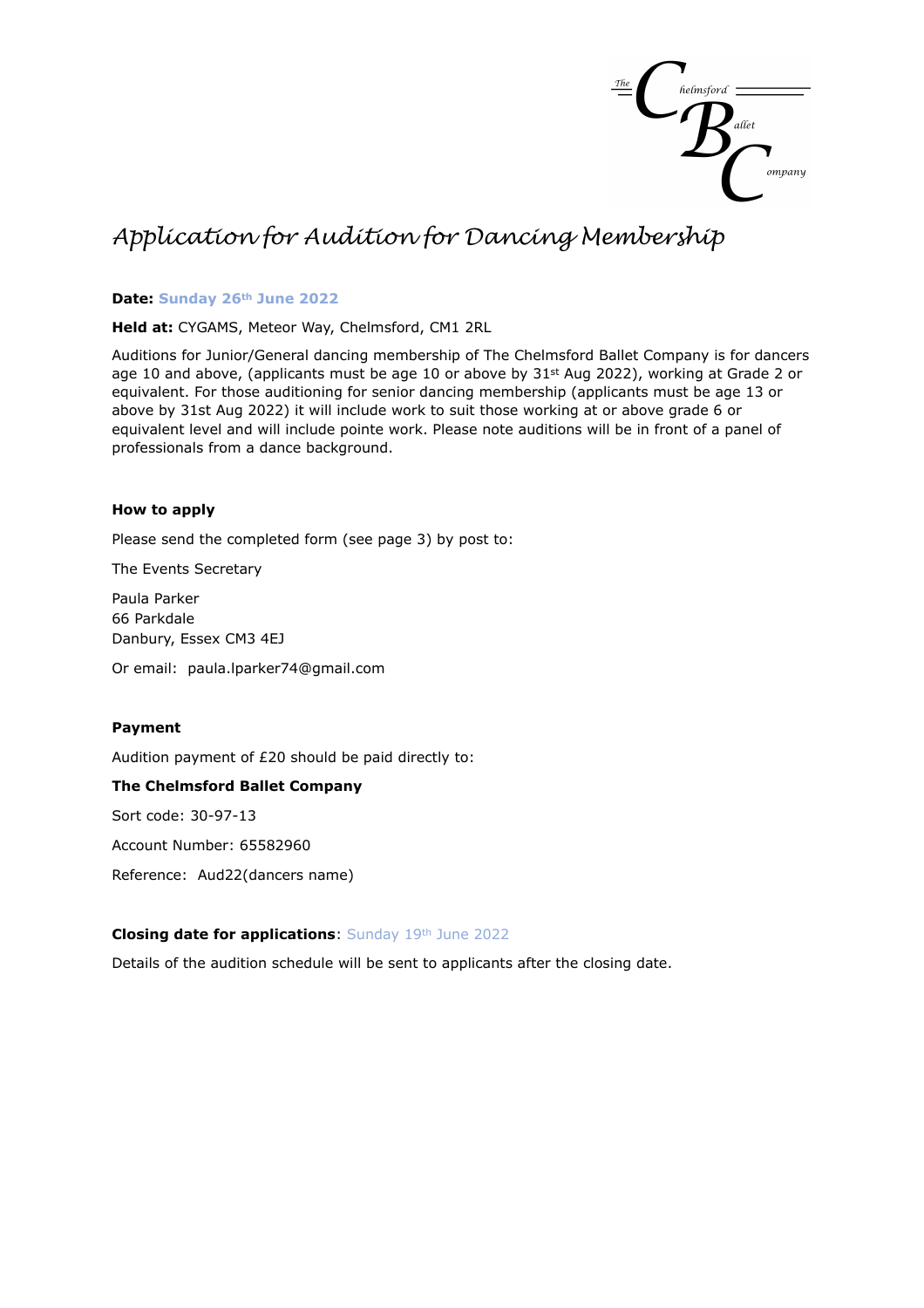## **Details for the day**

Auditions will take place between 10am- 4pm (Registration from 9.30am)

Photographs may be taken during the audition to assist the adjudicators.

Please ensure that the following rules are observed:

- Girls should wear ballet tights and leotards (without skirts) or ballet socks. Long hair should be tied in a bun and short hair should be fastened back from the face. No jewellery or watches are to be worn. Sweat pants are not permitted.
- Boys should wear their ballet school uniform.
- The dressing room should be kept tidy.
- All participants take part in the auditions at their own risk. Neither The Chelmsford Ballet Company nor its representatives, accepts any responsibilty for damage to, or loss of personal property. As far as the Chelmsford Ballet Company is aware all tutors are suitably qualified and therefore responsibility for any injury sustained, however caused, is entirely the participants.

Should you have any queries do not hesitate to contact Paula Parker at Paula.lparker74@gmail.com

**We hope you enjoy your auditions experience with us and wish you all the best.**